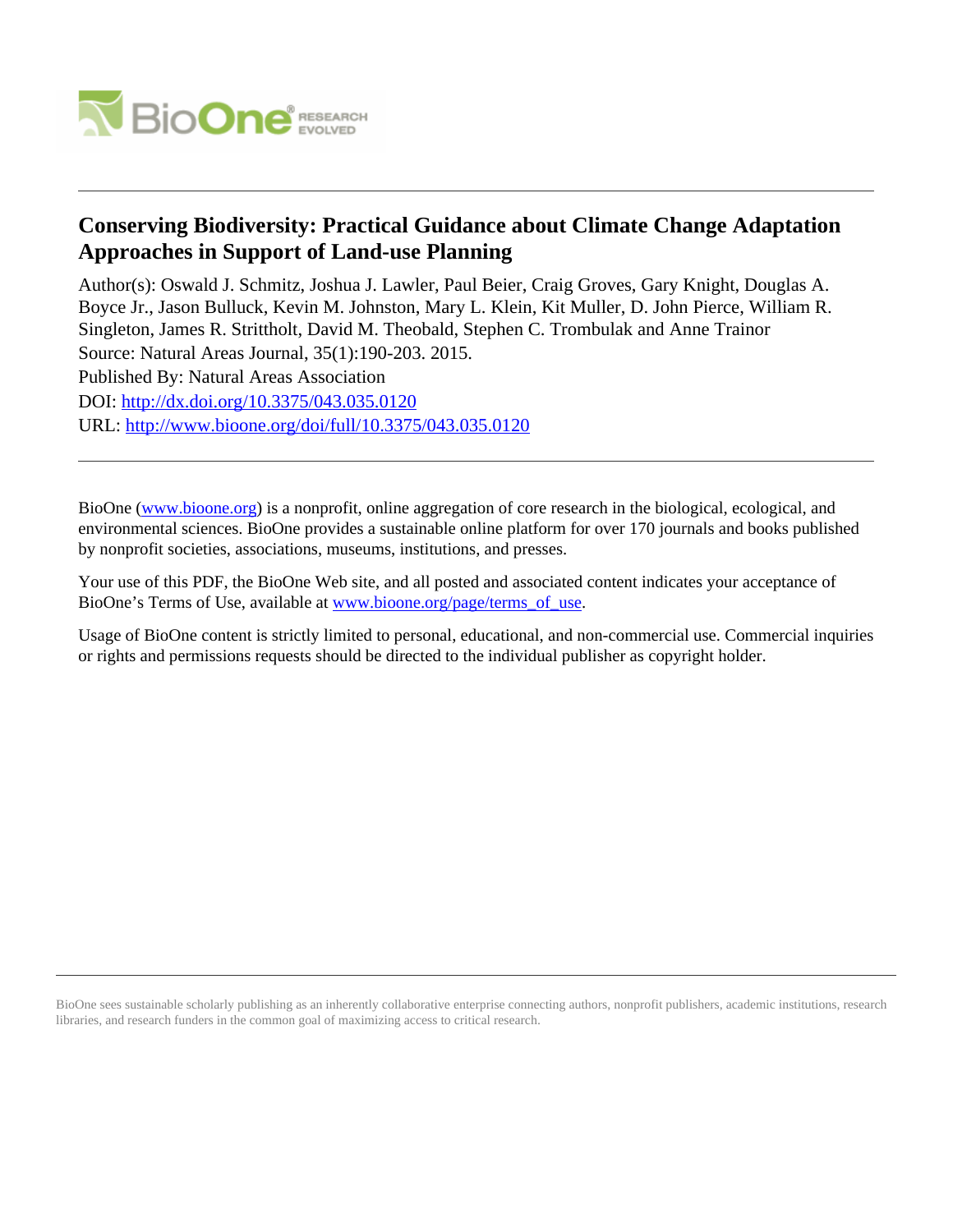## R E S E A R C H A R T I C L E

•

**Conserving** Biodiversity: Practical Guidance about Climate Change Adaptation Approaches in Support of Landuse Planning

## **Oswald J. Schmitz1,16**

<sup>1</sup>School of Forestry and EnvironmentalStudies Yale University New Haven, CT 06511

**Joshua J. Lawler2 Paul Beier<sup>3</sup> Craig Groves<sup>4</sup> Gary Knight<sup>5</sup> Douglas A. Boyce Jr.<sup>6</sup> Jason Bulluck<sup>7</sup> Kevin M. Johnston<sup>8</sup> Mary L. Klein<sup>9</sup> Kit Muller<sup>10</sup> D. John Pierce<sup>11</sup> William R. Singleton<sup>12</sup>** James R. Strittholt<sup>13</sup> **David M. Theobald14 Stephen C. Trombulak15 Anne Trainor<sup>1</sup>**

2School of Environmental and Forest Sciences University of Washington Seattle, WA 98195

<sup>3</sup>School of Forestry Northern Arizona University Flagstaff, AZ 86011

4The Nature Conservancy Conservation Science Group Bozeman, MT 59715

5Florida Natural Areas Inventory Tallahassee, FL 32303

6US Department of Agriculture Forest Service Washington, DC 20024

7Natural Heritage Program Virginia Department of Conservation and Recreation Richmond, VA 23219

8Environmental Systems Research Institute Redlands, CA 92373

9NatureServe Arlington, VA 22203

<sup>10</sup>Bureau of Land Management, US Department of the Interior Washington, DC

11Washington Department of Fish and Wildlife, Olympia, WA 98501

12Singleton Strategies LLC Denver, CO 80204

13Conservation Biology Institute Corvallis, OR 97333

14US National Park Service Inventory & Monitoring Division Fort Collins, CO 80523

15Program in Environmental Studies and Department of Biology Middlebury College Middlebury, VT 05753

<sup>16</sup> Corresponding author: oswald.schmitz@yale.edu

*Natural Areas Journal 35:190–203*

•

•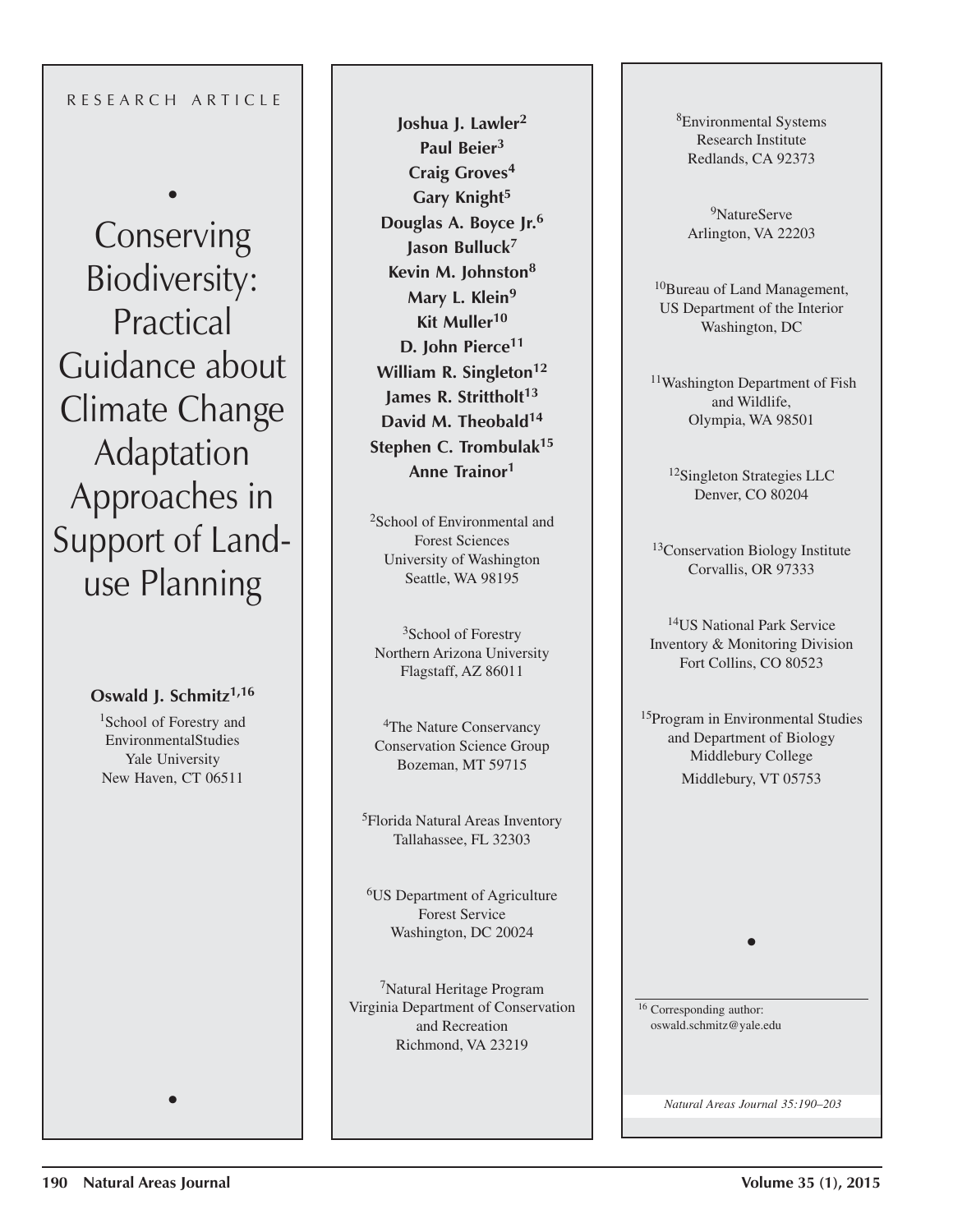**ABSTRACT**: As species' geographic ranges and ecosystem functions are altered in response to climate change, there is a need to integrate biodiversity conservation approaches that promote natural adaptation into land use planning. Successful conservation will need to embrace multiple climate adaptation approaches, but to date they have not been conveyed in an integrated way to help support immediate conservation planning and action in the face of inherent spatial uncertainty about future conditions. Instead, these multiple approaches are often conveyed as competing or contradictory alternatives, when in fact, they are complementary. We present a framework that synthesizes six promising spatially explicit adaptation approaches for conserving biodiversity. We provide guidance on implementing these adaptation approaches and include case studies that highlight how biodiversity conservation can be used in planning. We conclude with general guidance on choosing appropriate climate adaptation approaches to amend for conservation planning.

*Index terms:* biodiversity, climate adaptation, conservation planning, land use planning

#### **INTRODUCTION**

As the impacts of climate change on biodiversity are becoming more evident, federal, state, local government agencies, conservation groups, and land trusts are increasingly faced with anticipating and integrating adaptation approaches and natural resilience into resource and land use plans. Such change is requiring a shift from using classic, place-based strategies that maintain the integrity of local protected areas and reserves within fixed boundaries to more dynamic strategies that develop and implement approaches that foster the ability of species to move across landscapes in order that they, and the ecosystems they comprise, may persist (Hannah et al. 2002; Brooke 2008; Heller and Zavaleta 2009; Mawdsley et al. 2009; Game et al. 2011; Poiani et al. 2011).

Conservation science has offered at least 42 approaches to climate adaptation (Vos et al. 2008; Galatowitsch et al. 2009; Heller and Zavaleta 2009; Mawdsley et al. 2009; Game et al. 2011; Poianni et al. 2011). But, with such a cornucopia of approaches, managers may have difficulty determining if they are complementary, competing, or even contradictory options. This tends to cause confusion, leading to debate about appropriate choices, thereby creating a proverbial "tower of babel" rather than a coherent context for making decisions. As a result, important conservation decisions and actions are delayed or avoided altogether because of a perceived risk that any particular action may be misguided (Spittlehouse and Stewart 2003; Brooke 2008; Poianni et al. 2011). But, in a multiobjective land use planning setting, critical decisions for alternative land uses will go forward without a solid biodiversity conservation approach included in the planning process. Thus, land use options that may be critical for future species or ecosystem persistence are not included and subsequently precluded as possibilities once land is allocated for alternative uses. This leads to a failure to achieve agreement on the kinds of compatible future land uses that are appropriate across a broad spectrum of geographic scales and stakeholder interests at the very time when action is critically needed.

To overcome inaction, we offer here guidance, in the form of a Climate Adaptation Framework (hereafter, simply Framework), that presents a flexible portfolio of six adaptation options that support thoughtful trade-off decisions about species and ecosystem protection with alternative human land uses such as energy development and siting, and infrastructure development. These adaptation approaches range from leveraging areas already dedicated to conserving species and ecosystems, to creating a broader network of conservation areas and strategies that protect biodiversity, to anticipating and connecting locations of future species assemblages across the landscape. We illustrate how the Framework can be used to determine how the approaches complement one another across different scales of organization, thereby providing coherence for conservation planning and action that will be robust to uncertainties about a climate future. Using the Framework to determine a complementary set of approaches can also help to foster a new and critically needed spirit of regional partnership and collaboration among conservation

agencies that have traditionally operated on their own within their local jurisdictions. Thus, the portfolio of options represented by the Framework provides flexibility to support thoughtful and context-dependent trade-off decisions about species and ecosystem protection with alternative human land uses across those regions.

The Framework is the result of deliberations of a consensus-based scientific working group charged with developing practical guidance for integrating climate adaptation approaches into conservation planning and policymaking (see http://yale. databasin.org). The working group (authors of this paper) is comprised of individuals from federal land management agencies, state fish and wildlife agencies, the private sector, and academia. The Framework guidance has been tested through six pilot projects, two of which are highlighted in this paper.

### **THE FRAMEWORK**

We distilled the six approaches from 42 proposed by the conservation science community broadly. Most of these support conservation action across three levels of ecological organization (i.e., species, ecosystems, and landscapes). Although each approach can be considered individually, we present them as a matrix to reveal their complementarity among the levels of ecological organizations (Table 1).

Emphasizing complementarity has two advantages. First, the Framework spurs simultaneous consideration of different adaptation approaches and organizational scales to encourage integrating multiple approaches and to identify gaps in data and/or strategies. We believe climate-adaptive conservation plans should conserve not only species and their habitats, but also the biophysical features and processes of ecosystems and landscapes because they provide unique opportunities for species persistence and resilience. By contrast, most conservation planning focuses narrowly on the upper-left section of this matrix (i.e., they map current and/or future species geographic ranges). Considering the full matrix strengthens conservation plans and actions and stimulates new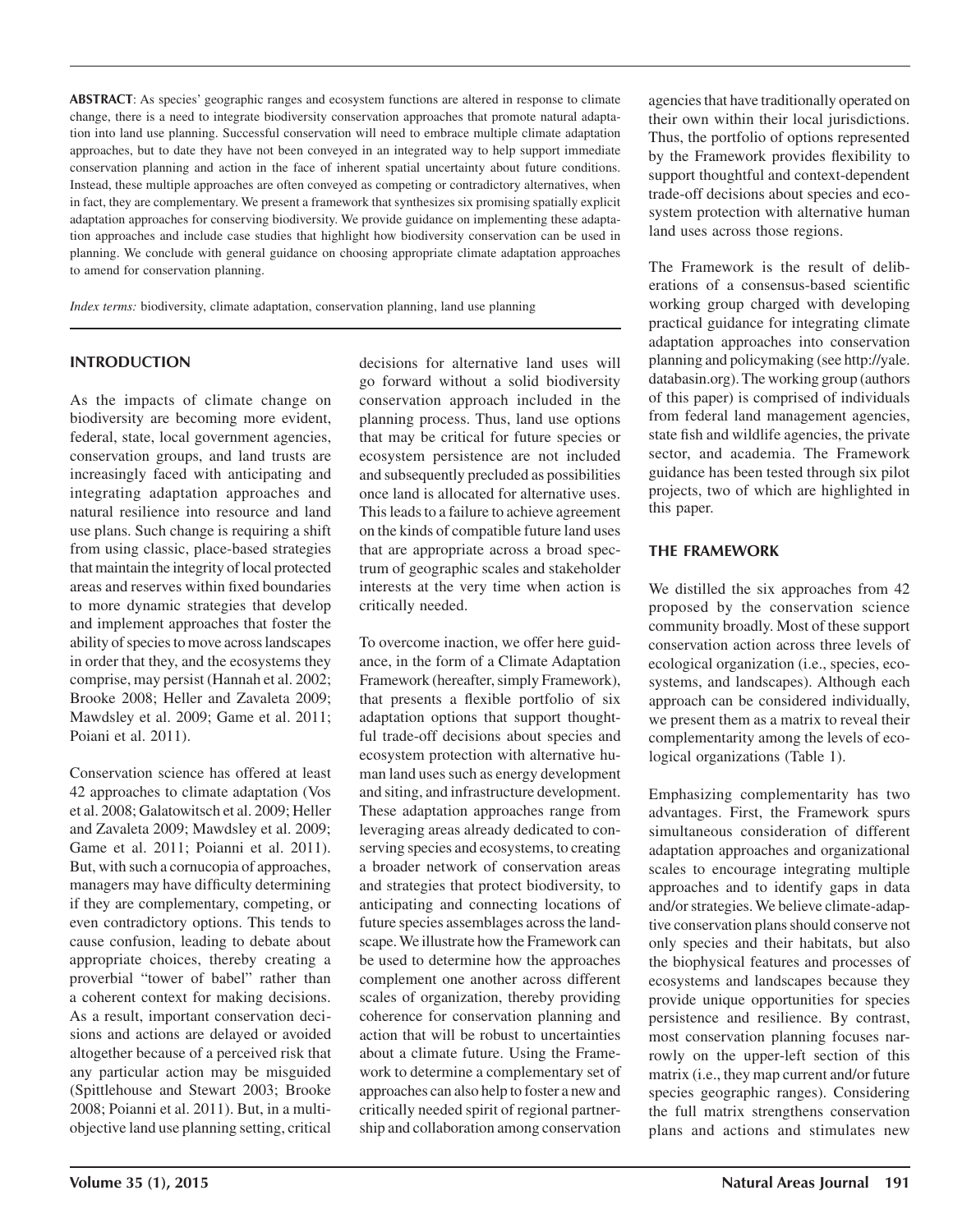**Table 1. Six key climate change adaptation approaches for conservation planning at three levels of ecological analysis. The cells within the table list the kinds of scientific assessments needed to support adaptation planning and action.**

|                                     | <b>Ecological Level</b>                                                                                                                                                    |                                                                                                                                                                                        |                                                                                                                                                                                                     |                                                                                                                                                                                                            |
|-------------------------------------|----------------------------------------------------------------------------------------------------------------------------------------------------------------------------|----------------------------------------------------------------------------------------------------------------------------------------------------------------------------------------|-----------------------------------------------------------------------------------------------------------------------------------------------------------------------------------------------------|------------------------------------------------------------------------------------------------------------------------------------------------------------------------------------------------------------|
|                                     | <b>Adaptation</b><br>Approach                                                                                                                                              | <b>Species and</b><br><b>Population</b>                                                                                                                                                | <b>Ecosystem</b>                                                                                                                                                                                    | Landscape                                                                                                                                                                                                  |
| <b>Strengthen</b>                   | 1) Protect current<br>patterns of<br>biodiversity                                                                                                                          | • Assess population<br>sizes, viability,<br>conservation status,<br>and phenological<br>trends·<br>• Map species<br>occurrences                                                        | · Map terrestrial and<br>aquatic ecosystems and across the landscape<br>their associated<br>services                                                                                                | · Map genetic pattern<br>• Map beta and gamma<br>diversity<br>· Map biodiversity<br>hotspots                                                                                                               |
| current<br>conservation<br>efforts  | 2) Protect large,<br>intact, natural<br>landscapes                                                                                                                         | • Forecast climate<br>change effect on<br>species viability<br>· Forecast climate<br>change effect on pests,<br>diseases, or invasive<br>species                                       | • Map potential future<br>patterns of fire,<br>hydrology, carbon<br>sequestrationm and<br>ecological integrity<br>· Map locations where<br>ecosystem services<br>operate and provide<br>human value | • Analyze projected<br>trends in climatic<br>variables (precipitation,<br>temperature, etc.)<br>· Map factors related to<br>ecological integrity<br>(e.g., fragmentation,<br>distance from<br>disturbance) |
|                                     | 3) Protect the<br>geophysical setting                                                                                                                                      | $\bullet$ N/A                                                                                                                                                                          | • Map areas of high ecological integrity<br>• Map land facets in relation to current climate<br>patterns<br>• Map areas of high topographic complexity                                              |                                                                                                                                                                                                            |
| <b>Anticipate and</b><br>respond to | 4) Maintain and<br>restore ecological<br>connectivity                                                                                                                      | · Identify areas critical<br>to species movements<br>in current conditions<br>and in a changing<br>climate<br>• Map movement<br>corridors for species<br>life-history and<br>migration | • Map connections<br>between current and<br>projected future<br>locations<br>• Anticipate species<br>invasions along<br>planned corridors                                                           | • Map connections<br>between land facets,<br>ecological land units,<br>refugia or areas of high<br>ecological integrity                                                                                    |
| future<br>conditions                | 5) Identify and<br>appropriately<br>manage areas that<br>will provide future<br>climate space for<br>species expected to be biologically<br>displaced by climate<br>change | • Forecast species and<br>rare community<br>vulnerability to climate change<br>change based on their<br>capacity to adapt<br>• Map future range<br>distributions of species            | • Forecast ecosystem<br>vulnerability to climate change<br>· Map locations that<br>would support shifts in<br>vegetation types and<br>biomes                                                        | • Forecast land use<br>• Project sea level rise<br>• Project climate change<br>• Map future<br>biodiversity hotspots                                                                                       |
|                                     | 6) Identify and<br>protect climate<br>refugia                                                                                                                              | • Identify areas that<br>would harbor current<br>species into the future<br>· Identify where<br>species populations<br>remain stable or<br>increase with climate<br>change             | · Map habitats with<br>high natural resilience<br>to climate change (e.g.<br>spring-fed streams)<br>· Map areas projected<br>to experience little<br>change in vegetation                           | • Map drought refugia<br>• Map areas projected to<br>maintain stable climate                                                                                                                               |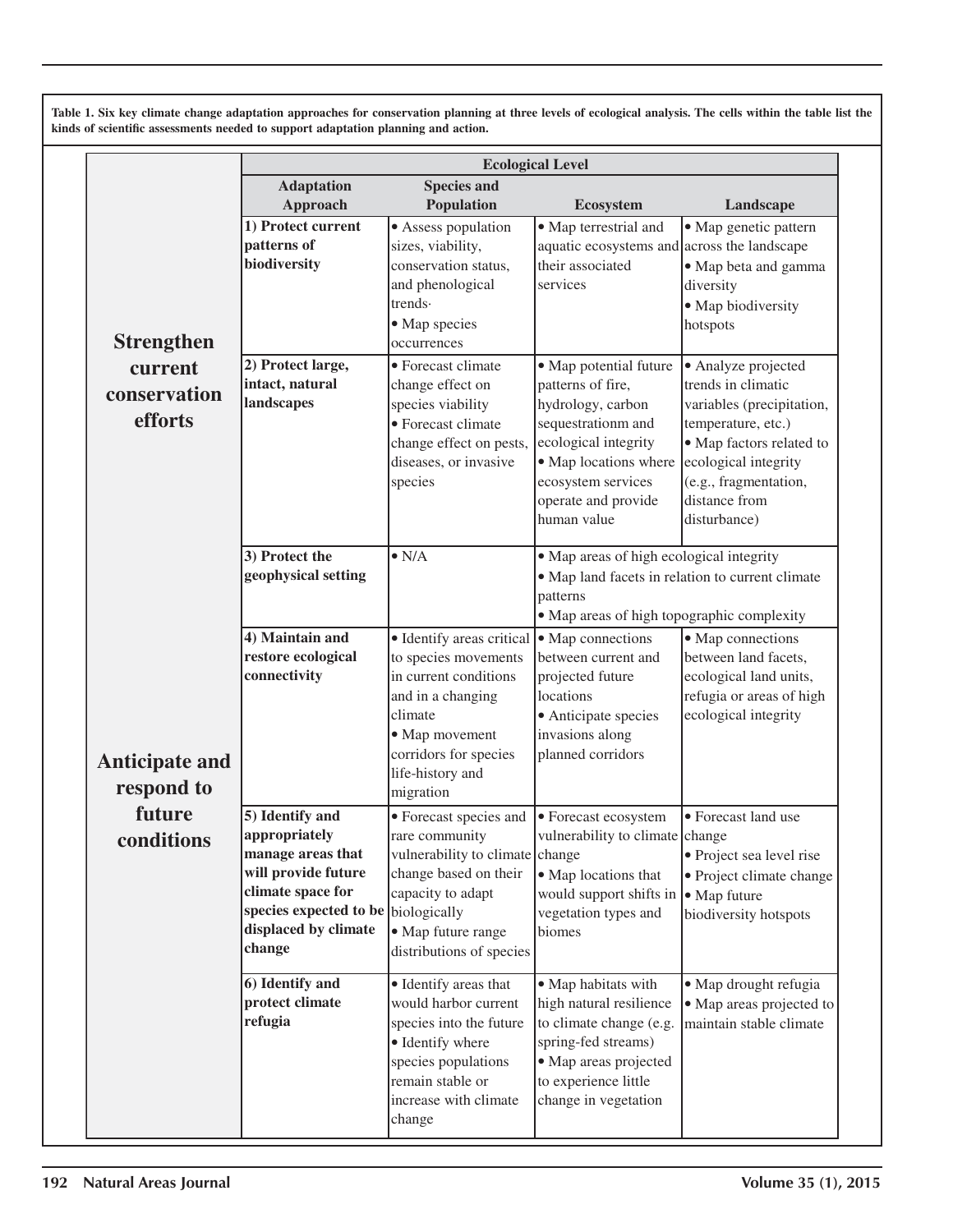ways of thinking about adapting to future changes. This helps reduce inefficient or ineffective decisions about actions to promote adaptation. Second, the Framework creates a common language and overarching vision to foster collaboration and policy coordination among government agencies and nongovernment organizations with different political jurisdictions and purviews. Different conservation organizations and agencies often operate at varying spatial scales with goals that pertain to different levels of ecological organization (i.e., species, ecosystem, and landscape). The Framework matrix can help envision how an entity's efforts can be aligned to encourage inter-agency complementarity and synergism when developing regional adaptation policy and action. The Framework facilitates working at varying scales, landscape or continental scales, and also facilitates cooperation among multiple levels of government and ownership, as each entity can recognize its own expertise and prerogatives in the Framework.

The approaches (descending down the left column of the Framework matrix) fall along a continuum between strengthening current conservation actions and anticipating and responding to future conditions (Table 1). The first three approaches build on classic conservation actions that already take place. As such, they readily help to amend and strengthen ongoing conservation efforts. Once implemented, these approaches may also buy valuable time to formulate plans addressing adaptation that anticipates long-term, broader geographic changes as we obtain a better understanding of future conditions. The remaining three approaches address climate futures and require scenario analyses (Galatowitsch et al. 2009) to explore what influence climate change might have on species distributions and ecosystem functions and services. Generating future scenarios typically involves the sequential use of several or all of five kinds of models that project: (1) future emissions of greenhouse gases; (2) how the global atmosphere and oceans respond to these emissions; (3) how atmospheric processes affect habitats and biomes at smaller spatial extents; (4) species' responses to climate change (e.g., climate envelope models, physiological models); and (5) species movement and colonization (Pearson and Dawson 2003; Phillips et al. 2008). Each carries uncertainties because they employ uncertain data and assumptions to drive model projections. The sequential application of models can compound uncertainties because the output of each model is a crucial input into the next one. Nevertheless, one may still use scenario generation as a heuristic tool that, when combined with expert opinion, provides the means to envision and appropriately act in response to plausible future outcomes (Galatowitsch et al. 2009; Lawler et al. 2009; see also Coping with Uncertainty, subheading below, for more detail).

The information needed to support effective decisions about which adaptation approach(es) to implement is most effectively gathered by conducting scientific assessments and displaying the information using maps (Figure 1). Modern geographic information systems (GIS) technology is capable of providing the integrative environment needed for storing, accessing, and processing spatial data in support of conducting assessments. GIS tools can represent data from a broad range of sources in layers of single images.

Maps are ideal for representing large volumes of disparate information in visual form where they would otherwise be buried in vast unconnected data sets. Maps allow easier analyses of association among numerous variables and features to produce a composite picture of the landscape (Figure 1). For example, by combining data on species point locations, vegetation, precipitation, and temperature, one can estimate spatially explicit statistical relationships among variables (a.k.a. bioclimatic niche modeling) to produce a composite map depicting concentrations or hotspots of species diversity across a landscape (Figure 1). Combining data layers for soils, topography, and parent geological material produces a composite map identifying the diversity of geophysical attributes or land facets comprising the geophysical settings of landscapes. Modeled future environmental conditions can be used to help project where species and ecosystems may end up (Figure 1). For example, bioclimatic models are useful in projecting biodiversity hotspots on a landscape (Figure 1,  $1<sup>st</sup>$  column) because they combine information from climate modeling on how vegetation, temperature, and precipitation might change in a climate future to produce a composite map depicting landscape-scale changes to biodiversity concentrations (Figure 1,  $4<sup>th</sup>$  column). Other biophysical data can be added to produce composite maps to identify climate refugia or important topographic and habitat conditions that best connect landscape locations to support species movements (Figure 1). We next introduce the six adaptation approaches and discuss the kinds of scientific assessments needed to support their consideration in land use planning.

*1. Protect current patterns of biodiversity***.** Even as climate change redistributes species, conservation still needs to protect species where they are today. Without protection, species, especially those that are rare and threatened, will have little chance of persisting until other adaptation approaches are possible or effective. Furthermore, this can help to ensure that critical "stepping stones" exist across landscapes as species adjust their geographic ranges in response to climate change (Thomas et al. 2012). Conservation can further enhance the effectiveness of such protection by connecting currently occupied areas with corridors, stepping stones, or working lands permeable to plant and animal movement.

Assessments in support of this approach characterize and inventory the state of current conservation efforts. They range from mapping the occurrence of single species of conservation concern to mapping intact ecosystem types within a region (e.g., firhemlock forests, alpine, tallgrass prairie, riparian and associated riverine systems) or identifying geographic patterns and gradients in biodiversity concentrations across a landscape (e.g., biodiversity hotspots, beta and gamma diversity).

*2. Protect large, intact, natural landscapes and ecological processes.* Protecting large areas reduces the potential for community disassembly because it helps to ensure that trophic interactions, disturbance regimes,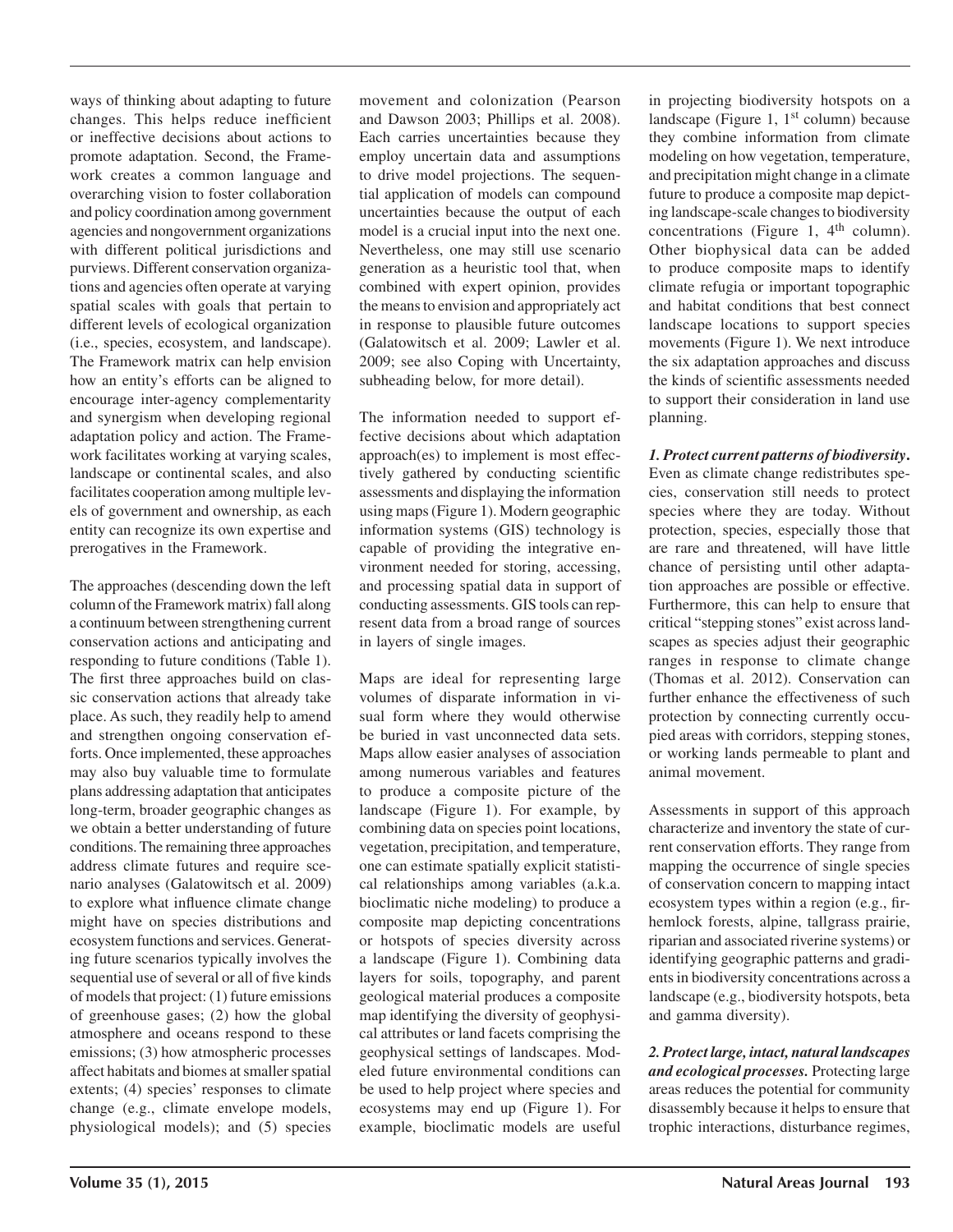

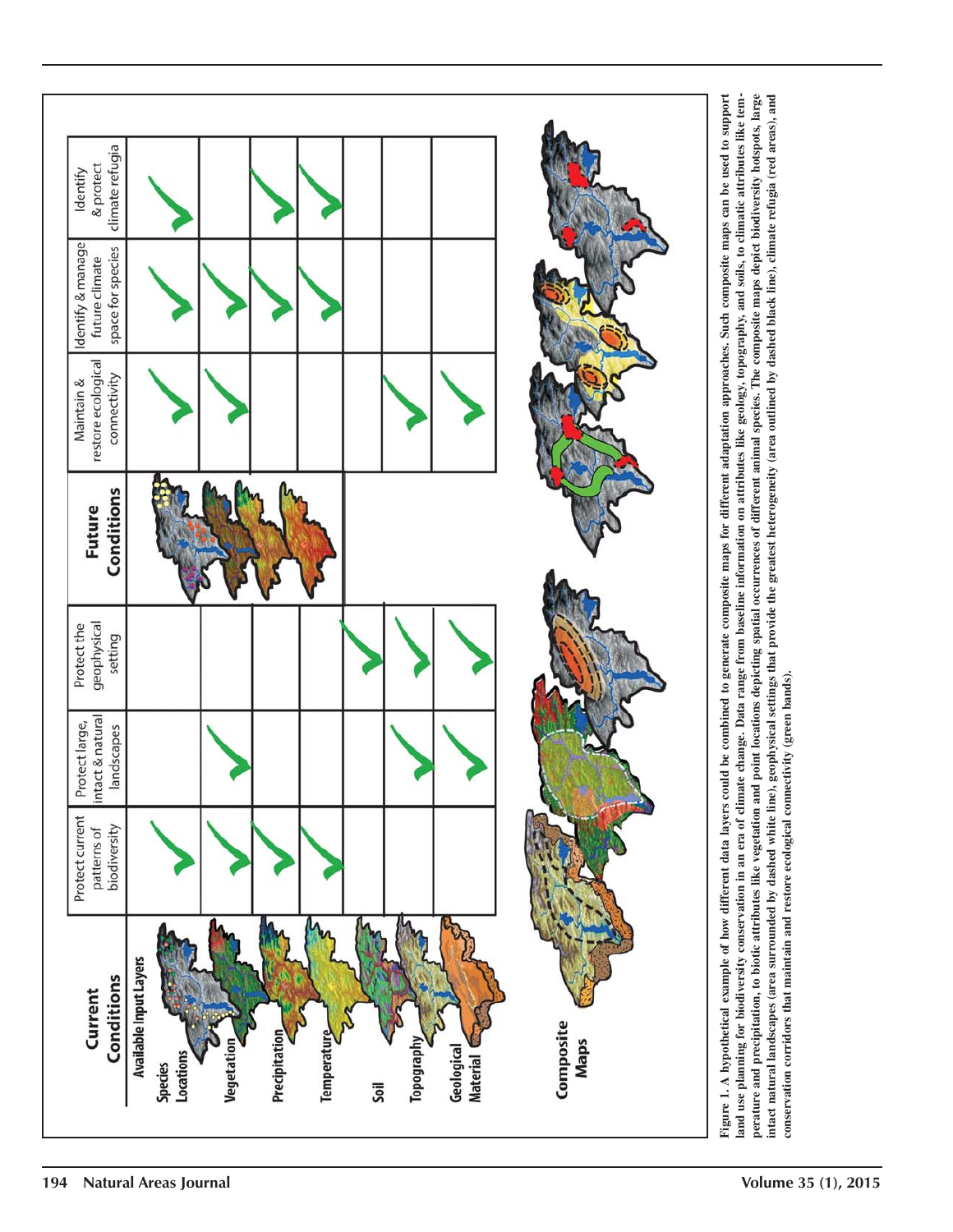intra-specific and inter-specific competition, and other large-scale processes continue to generate and maintain high levels of biodiversity and endemism. As species move, it will be increasingly hard to manage for species composition directly. A more successful approach may be to preserve large spaces that can support the kinds of ecological and evolutionary processes that generate and maintain biodiversity. Even if these areas lack exceptional endemism (Kareiva and Marvier 2003), they likely contain a large complement of native species, including densities of top carnivores large enough to affect community structure. Such intact systems exhibit redundancy and are resilient to large-scale disturbance regimes (e.g., flood, fire, and windthrow). They have spatially complex settings needed to support speciation and will likely provide these functions regardless of future climate. The human-built environment reduces resiliency of large areas. A strategy of assembling a connected portfolio of smaller, undeveloped spaces may also protect many of the remaining natural landscapes. In practical terms, this calls for expanding areas that are under active management for conservation (Sinclair et al. 1995) combined with targeted restoration activities (e.g., reintroducing apex predators).

Delineating the size and location of large spaces involves different assessments for the different ecological levels (Table 1). At the species and population level, assessments identify and map species occurrences in relation to their needs (also called species distribution or niche modeling), such as their thermal tolerances, habitat requirements, and prey species distributions. At the ecosystem level, assessments include mapping the spatial extents of disturbance regimes and ecological functions such as the spatial pattern in levels of production or carbon sequestration, watershed and hydrological regimes, and location and extent of wildfires. At the landscape level, assessments would include identifying and mapping landscape features such as the locations and extent of the human built environment or degree of habitat fragmentation (e.g., Sanderson et al. 2002; Theobald 2010).

*3. Protect geophysical settings.* Species presence depends on a suite of factors including soil chemistry, upslope drainage area, topographic positions, slope, elevation, aspect, and solar insolation (Hunter et al. 1988). Such geophysical attributes—called land facets, ecological land units, or geophysical settings—can sometimes account for spatial variation in biodiversity better than spatial variation in habitat attributes (Anderson and Ferree 2010). The basic premise of this approach is that even while climate changes, these locations are enduring features because soils and geology will not change (Currie and Paquin 1987; Davies et al. 2007; Anderson and Ferree 2010). Thus, prioritizing and protecting areas that contain a diversity of geophysical settings should help to maintain a diverse complement of species associated with these features under current and future climate regimes (Beier and Brost 2010; Schloss et al. 2011).

Assessments delineate those geophysical landscape attributes into units called land facets or ecological land units such as highelevation, low insolation slopes on calcareous soils, for example, that can be strong surrogates for species diversity (Anderson and Ferree 2010). Alternatively, one could assess geophysical diversity by considering it as a continuum, rather than in discrete bins (Faith and Walker 1996).

*4. Maintain and establish ecological connectivity.* Even if we succeed in conserving today's portfolio of large natural and semi-natural landscapes (Adaptation Approaches 1-3) and habitat connecting corridors, species will shift their range within those landscapes as climates change. Connecting areas with corridors, stepping stones, or working lands creates landscape permeability for plant and animal movement. The connected areas sustain gene flow among species populations that can prevent local extinction (demographic rescue), and facilitate recolonization after local extinction. Most existing connectivity plans were based on maps of current vegetation community locations, which may not reflect their distributions in the future climate. Phillips et al. (2008), Beier (2012), and Nuñez et al. (2013) suggest how corridor plans should be reevaluated

and might support range shifts for species whose climate space will shift.

Assessments model shifts in species climate space by overlaying the projected movements of species to landscape locations supporting range shifts (Phillips et al. 2008). Because this involves the five kinds of scenario-generating models discussed above, it carries uncertainties. Recently described coarse-filter approaches help reduce uncertainty by identifying potential corridors between landscape locations where human land use is less constraining (e.g., Spencer et al. 2010; WHCWG 2010; Theobald et al. 2012), where there may be acceptable geophysical settings (Brost and Beier 2012), or that encompass present-day climate gradients (Nuñez et al. 2013).

These approaches have their own uncertainties and assumptions (e.g., that areas of low human modification provide for movement of species and processes, or that future climate gradients will occur in the same locations as present day climate gradients – Nuñez et al. 2013). Although these uncertainties are undoubtedly smaller than those involved in emission scenarios and general circulation models, the impact of such uncertainty needs to be quantified (Beier 2012).

*5. Identify and protect areas providing future climate space for species expected to be displaced by climate change.* Ample evidence shows that species are undergoing shifts in their geographic ranges (Parmesan 2006; Barnosky 2009). While many shifts are comparatively short (<240 km range extensions) arising from small (0.5 ºC) mean temperature increases over the last 50–100 years, larger range extensions can be expected if mean temperature projections of even a 1–3 ºC rise (IPCC 2007) occur over the next century. The fundamental questions become (1) where will species likely end up, and (2) are those locations managed to ensure species persistence upon their arrival? Questions about the future can be addressed using information on species' current biophysical conditions (e.g., temperature, precipitation) or habitats (included in Adaptation Approach 1) coupled with downscaled projections of how regional climate change will geo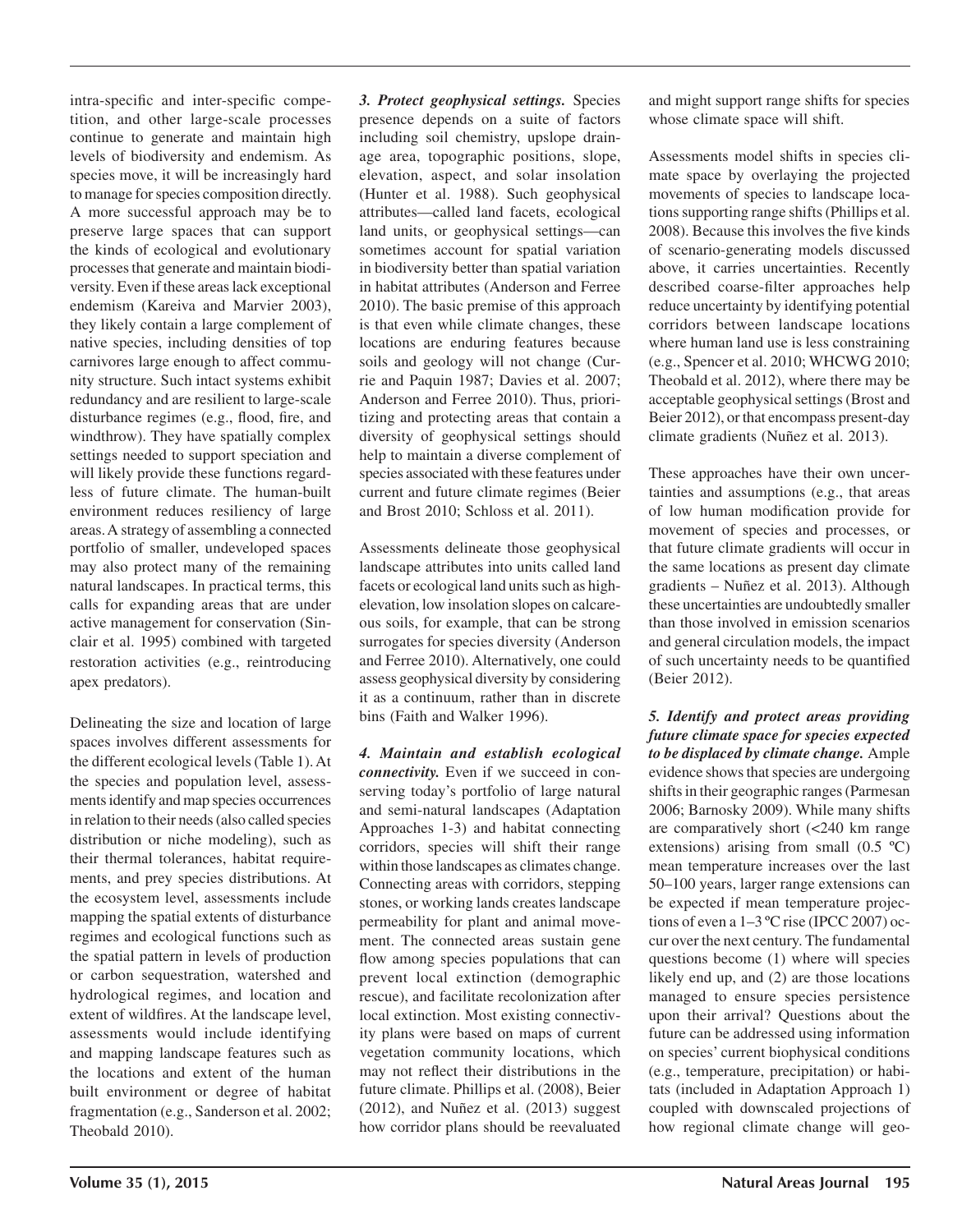graphically shift biophysical conditions and habitats. Modeling helps anticipate the future locations of suitable areas on the landscape for species (Lawler et al. 2009). It also facilitates an assessment of existing management policies to determine if they are adequate to protect species range shifts between current and future locations (Lawler et al. 2009).

Assessments use statistical modeling to project future locations with suitable biophysical conditions (niche modeling, climate envelope modeling), or enlist processed-based models (physiological models) to identify locations that have thermally tolerable future environmental conditions (a.k.a future niche space (Johnston and Schmitz 1997)). This approach is perhaps the most sensitive to model uncertainty. When such models are used for single species, their effectiveness for conservation planning increases if multiple scenarios are generated that encompass the range of model uncertainty and include measures of model agreement. This approach can also be used to make predictions for multiple species. Outputs for each species generate a spatially coherent depiction of areas that will support future biodiversity concentrations. Because of the potential to compound uncertainties, a more practical approach may be to consider ecological organization broader than individual species (e.g., biomes shifting across the landscape (Rehfeldt et al. 2012)).

Assessments supporting ecosystem-level planning involve mapping future geographic locations of the dominant vegetation types or biomes (building on assessments for the first adaptation approach "Protect current patterns of biodiversity") that comprise different ecosystems (e.g., Neilson 1995; Iverson and Prasad 2001). This assumes that vegetation provides critical habitat for animal diversity. One confounding factor inhibiting planning for future ecosystem locations is that biophysical conditions across broader landscapes may preclude geographic range shifts of species and ecosystems or impair them owing to constraining biophysical factors such as sea level rise and inundation, changes in land use regimes, and changes in the intensity

and frequency of disturbances like fires and hurricanes. Contextualizing species and ecosystem assessments within anticipated biophysical landscape change will strengthen conservation assessments. This requires using assessments that draw on models of future emissions of greenhouse gases, models of how global atmosphere and oceans respond to these emissions, models to downscale global climate projections to smaller spatial extents, and models of land use change.

*6. Identify and protect climate refugia.* Climate refugia can be defined in at least two ways. First, they can be specific places where climate and associated biophysical conditions are likely to remain stable, having little impact on biodiversity, while other locations experience regional climate change. Second, they can be areas in which the climate will change, but nonetheless they will host climates that are suitable to species in the surrounding region. Examples of these latter types of refugia include mountain ranges, high plateaus, and cold-air drainages.

Assessments can enlist niche modeling to identify macrorefugia where species habitat may persist (Ashcroft 2010). Some cold-adapted species (e.g., red fir (*Abies magnifica* Murray), marten (*Martes Americana* Linnaeus), wolverine (*Gulo gulo*  Linnaeus), and pika (*Ochotona princeps*  Richardson)) are already restricted to their interglacial macrorefugia. Macrorefugia for these species will be compromised under climate warming more so than in previous interglacials in the last 600,000 years. Therefore, small, local microrefugia (e.g., cold valleys, areas with springs, or other small areas) will be increasingly important, especially if their climate is more stable than the regional climate (Dobrowski 2010). At the ecosystem level, dynamic global vegetation models (DGVM) can help locate climatically stable regional macrorefugia, (areas of hundreds of square kilometers) where biomes (broad plant physiognomic classes such as tundra, forest, shrubland, or grassland) are expected to be stable during the coming century. The potential exists also to locate refugia by identifying areas where primary productivity (inferred from

satellite imagery) remained stable through several recent cycles of extreme climate shifts (Klein et al. 2009). At the landscape level, assessments identify future regional patterns of temperature and precipitation (i.e., drought) to partition landscapes into areas likely to undergo change from those that should remain more stable.

## **Coping with Uncertainty**

All approaches carry levels of uncertainty stemming from quantifiable errors in the measured or modeled data, assumptions of models used to project future climate change, and effects of climate change on species and ecosystems. It is easy to be paralyzed by, or invoke uncertainty, to avoid making difficult decisions. There is no option but to move forward. We believe by utilizing the Framework to combine approaches, the negative effects of uncertainty can be reduced. The first four conservation approaches (Table 1) are likely to be good actions to take whether or not changes in climate play out as projected (Groves et al. 2012). For assessments requiring greater use of modeling (those projecting climate futures), several techniques can help reduce uncertainties, including: simulation analyses that account for variability in the data, sensitivity analyses that explore robustness of models or adaptation approaches to various assumptions, and scenario analyses that examine a range of possible outcomes (Galatowitsch et al. 2009; Glick et al. 2011). Insights from modeling are extremely useful, especially when tempered by good expert judgment and opinion. Indeed, those kinds of insights form the basis of many vulnerability assessments. Moreover, by providing vivid examples of climate change impacts, such assessments (e.g., Lawler et al. 2009; Beever et al. 2011) have motivated many managers and decision makers to treat climate adaptation as an urgent priority. Nevertheless, even with the best available data and models, uncertainties remain. Therefore, we recommend monitoring and evaluating the performance of adaptation approaches once they have been implemented (Lawler et al. 2010; Cross et al. 2012). This critical feedback is needed to make continual amendments as new information and uncertainty arise.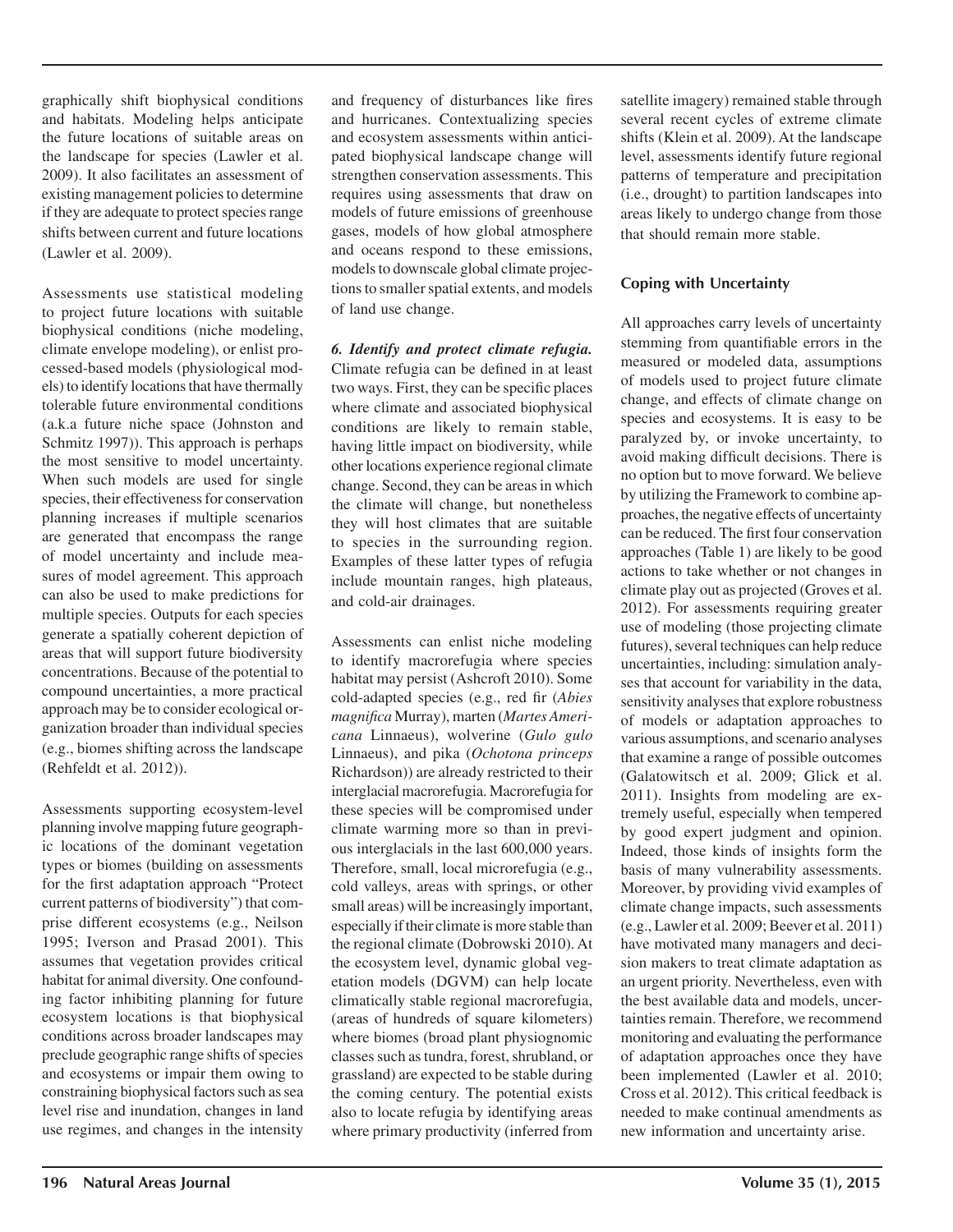#### **Evaluating the Guidance: Case Examples**

#### *Case example 1: an assessment in support of climate adaptation in Florida*

Anticipating effects of climate change is important to ensure the efficacy of well established, existing conservation efforts. In Florida, sea-level rise is projected to be 0.75–1.9 meters by the end of this century (Vermeer and Rahmstorf 2009), submerging 15% of the state within 90 years and jeopardizing considerable conservation actions that have already occurred. But predicting the individual response of hundreds of species and communities to sea-level rise involves impractical degrees of complexity and uncertainty. Thus, scaling up to consider a landscape perspective provides a practical alternative.

The Florida Natural Areas Inventory (FNAI) (www.fnai.org) has conducted extensive landscape-level conservation planning but used the Framework and the approaches outlined in this paper to assess how well climate adaptation is integrated into Florida's current conservation planning efforts. Current planning adequately implements approaches 1, 2, and 4 (Table 1) across all three levels of ecological analysis (see Figure 2). However, adaptation approaches that focus on using geophysical settings as a surrogate of biodiversity (3, Table 1), or those focused directly on assessing climate change effects (5 and 6, Table 1), had not been considered. FNAI thus gathered further data to assess and prioritize areas of land cover heterogeneity in relation to projected sea-level rise. Areas of high land cover heterogeneity were considered better adapted for sealevel rise, as these locations should support a greater diversity of species than more homogenous locations. By identifying habitat heterogeneity hotspots (defined as 25 hectare units with 6 or more habitat types) in relation to connectivity, habitat fragmentation, and ecological integrity, FNAI was able to develop a dataset that prioritizes coastal landscapes and habitats in terms of sea-level rise adaptation potential (Figure 3).

Their analysis addressed the three climate adaptation approaches identified in Table 1 previously missing in Florida conservation planning: (1) protect the geophysical setting, (Adaptation Approach 3); (2) identify and appropriately manage areas that will provide future climate space for species expected to be displaced by climate change, (Adaptation Approach 5); and (3) protect climate refugia (Adaptation Approach 6). Habitat heterogeneity was used as a surrogate for geophysical setting in this analysis because the low topographic relief and limited resolution of soils data within the planning area were insufficient to differentiate geophysical setting at a meaningful scale.

Although the results of the habitat heterogeneity analysis have not been fully integrated into FNAI's overarching evaluation of environmental land acquisition projects, it is apparent even from casual observation that areas identified as having high value for protecting current patterns of biodiversity, or as having high value for providing ecological connectivity, are not necessarily co-located with areas having high value for habitat heterogeneity. Thus, while there often appears to be relative agreement in conservation priorities for current conservation efforts, this may not hold true for efforts focused on future conditions resulting from climate change.

The integration of the habitat heterogeneity analysis, an approach that anticipates future conditions and is distinguished by an inherently greater level of uncertainty, with existing conservation analyses focused on current conservation values is challenging, especially when applied to the practical problem of ranking environmental land acquisition projects. FNAI anticipates that for areas where the conservation value of the habitat heterogeneity analysis corresponds with values from existing analyses, whether high or low, the conservation value of these areas will be reinforced. The results are a first step at a statewide account for sealevel rise associated with climate change and its effects on biodiversity.

*Case example 2: cross-walking the Framework matrix to develop coherent adaptation plans*

In general, a conservation planning process

can be partitioned into three stages: (1) selecting a suite of important resources in a region; (2) assessing the vulnerability of those resources to climate change (which includes a priori specification of data requirements for the assessment); and (3) conducting spatial analysis and mapping to inform and guide the implementation of adaptation approaches. The Framework is designed to offer guidance on all three stages to help ensure buy-in by managers throughout the design and implementation stages. This value can be realized by engaging managers and planners in workshop exercises that involve cross-walking the matrix. Cross-walking is the process of using composite maps produced for one matrix cell in synergy with composite maps from other cells in the matrix (e.g., see stylized composite maps in Figure 1) when creating management plans. Crosswalking between multiple adaptation approaches and ecological levels provides complementary insight to help practitioners cope with uncertainty. For example, the California Landscape Conservation Cooperative (CA LCC) recently identified critical resources in the Sierra Nevada region. The Framework matrix was presented to members of the Sierra Nevada LCC to assess the vulnerability of those resources to climate change and then examine appropriate actions to reduce current and future stressors. Members identified which cells in the matrix are already being addressed in ongoing projects, identified cells for which data were available but not yet used in assessments in support of the adaptation approach, and cells for which data were unavailable. While this group was familiar with most of the adaptation approaches independently, the Framework provided a structure to foster dialogue about key adaptation approaches and ecological levels that could be implemented, and identified gaps in spatial analysis and mapping needs and opportunities for future projects and collaboration.

A second workshop convened a group of regional and local US Bureau of Land Management staff that undertook a crosswalk exercise to illustrate the value of considering multiple adaptation approaches in order to provide complementarity among the different ecological levels and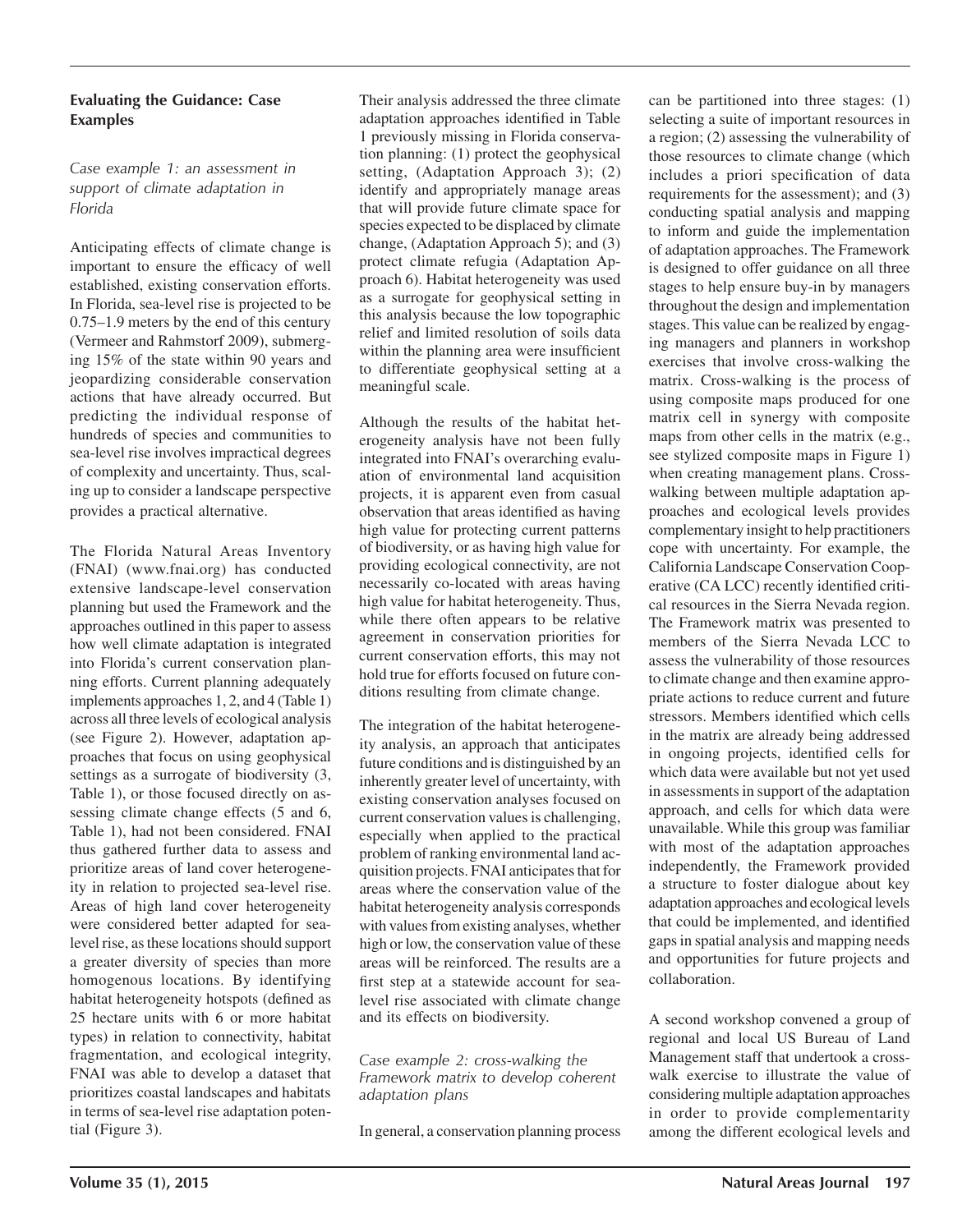

Protect current patterns of biodiversity. This Rare Species Habitat conservation Priorities analysis includes occurrence-based habitat for 248 species with a high conservation need including plants, invertebrates, and vertebrates. Individual species maps are weighted according to conservation need and overlaid to reflect values for both rarity and richness. The final layer prioritizes places on the landscape that would protect both the greatest number of rare species and those species with the greatest conservation need. See: www.fnai.org/FIForever.cfm

Protect large intact natural landscapes and ecological functions and processes. This analysis uses two models to evaluate landscape integrity: natural land cover patches size and land use intensity. Higher values indicate large expanses of remote, intact natural and semi-natural areas such as the Everglades or the Apalachicola and Ocala National Forests. Lower values indicate more fragmented landscapes with increasingly intensive land uses ranging from agriculture to urban development. See: www.fnai.org/clip.cfm

Maintain and restore connectivity. The Ecological Greenways Network is a statewide system of landscape hubs, linkages, and conservation corridors. Prioritization is based on importance for wide-ranging species, importance for maintaining a connected reserve network, and riparian corridors. Critical Linkages are considered most important for completing a statewide ecological network of public and private conservation lands. See: www.state.fl.us/gwt/netowrk/network.htm

**Figure 2. Examples of conservation planning maps generated by considering three different adaptation approaches within the state of Florida.**

Priority 1

Priority 2 Priority 3

> Priority 4 Priority 5

> Priority 6

200 Kilor

Wate

100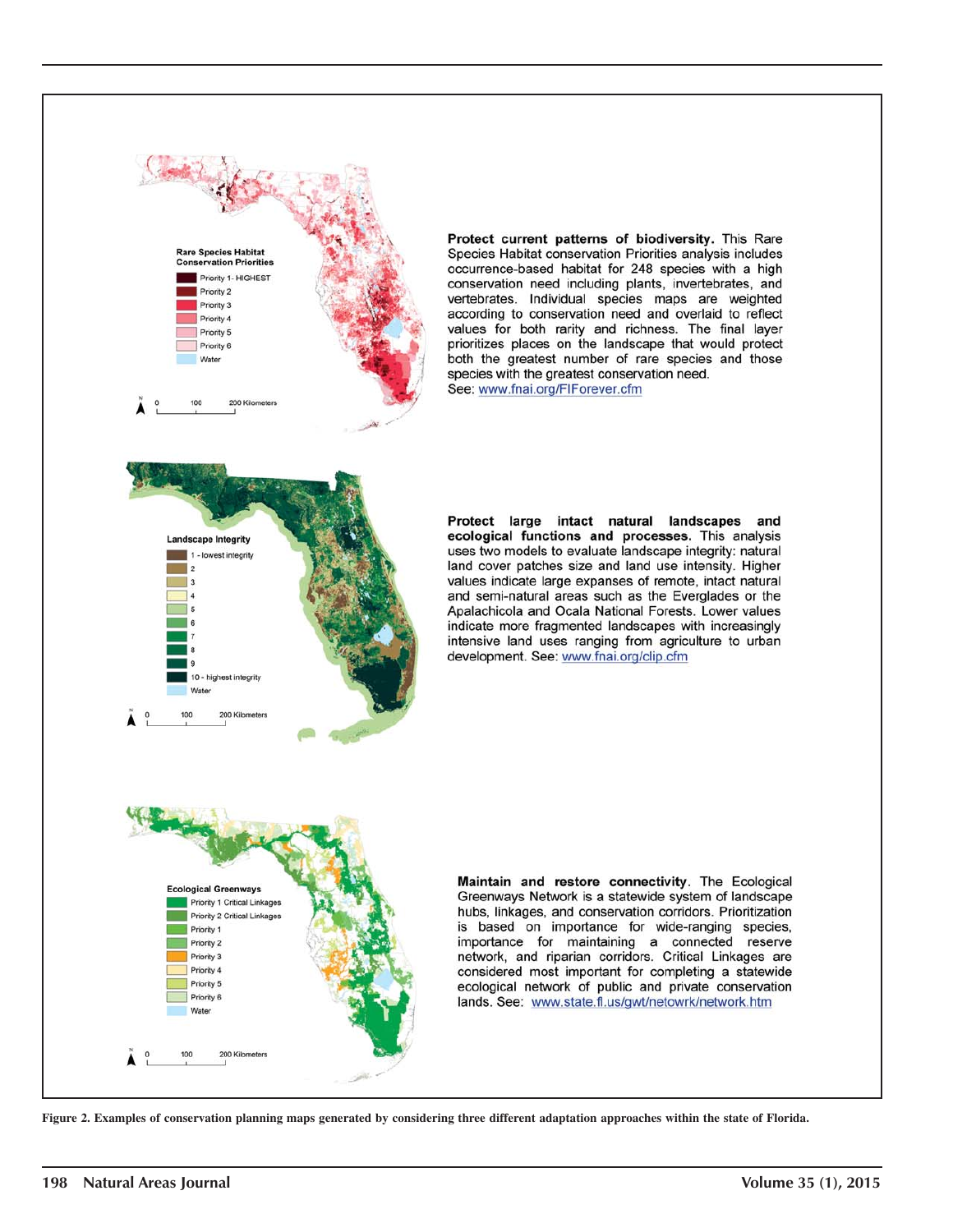

Figure 3. Habitat heterogeneity hotspots for sea-level rise mitigation planning. This analysis identifies planning units with six or more landcover types per 25 hectare unit along the Florida coast<br>0–3 meters above sea lev 0-3 meters above sea level. Corridor suitability surface (1 = highest suitability), linking habitat heterogeneity hotspots less than 1 meter in elevation (but not intersecting areas of 3 meters or more Figure 3. Habitat heterogeneity hotspots for sea-level rise mitigation planning. This analysis identifies planning units with six or more landcover types per 25 hectare unit along the Florida coast in elevation (sources)) with habitat heterogeneity hotspots greater than 3 meters in elevation. local and regional spatial scales at which the different staff operated. This exercise began by presenting maps derived from assessments for the different adaptation approaches to demonstrate how they can be integrated with one another to address both climate and non-climate stressors in management plans. Workshop participants felt that the Framework offered a strategic way to organize data at multiple ecological levels. The Framework could also guide the drafting of a revised conservation plan by using the matrix as a cross-check to ensure all relevant adaptation approaches and ecological levels were included in the plan.

In both workshops, participants were able to use the Framework to enhance the organizational capacity and identify resources needed to achieve a coherent adaptation plan. The matrix also encouraged participants to be more specific about what they wanted to achieve and to assess alternative approaches in order to stay on task and budget. The structure of the matrix also provided a succinct way to assemble and evaluate all of the mapping products from different assessments *before* prioritizing conservation opportunities for adaptation. Overall, cross-walking through the Framework matrix helped practitioners emphasize conservation planning at multiple scales, address uncertainty, and integrate core elements of conservation science into adaptation planning.

#### **DISCUSSION: THE FRAMEWORK'S STRATEGIC AND TACTICAL VALUE**

Tactically, the Framework is designed to spur deliberate consideration of the different approaches and scales of analyses prior to conducting an assessment. Many assessments focus on a subset of the adaptation approaches. For example, one may choose to conduct assessments that support the maintenance or restoration of ecological connectivity when dealing with species that are expected to undergo major shifts in geographic range in response to climate change (Adaptation Approach 4). One may choose to conduct assessments that identify parcels of land within a watershed or along a seacoast that will support biodiversity in the future as sea level rises (Adaptation Ap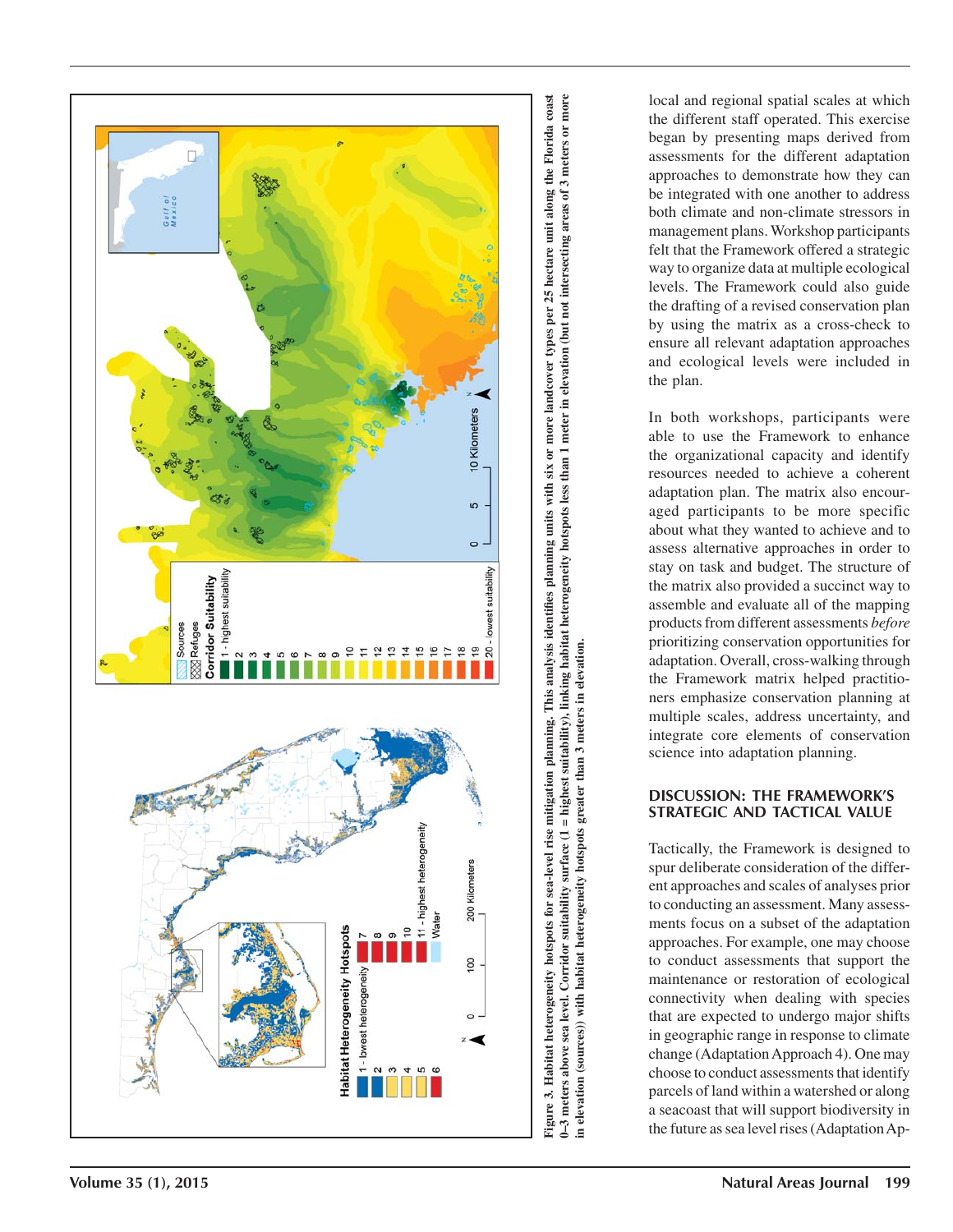proach 5). Fundamentally, any assessment should be motivated by a clear articulation of the conservation problem and goal *before* choosing the adaptation strategy, analysis approaches, tools, and data. Oftentimes, data and tools that are already in hand drive assessments. This can then lead to assessment outcomes that will fail to meet the needs of planners, and hence risks inappropriate adaptation action.

Most importantly, the Framework can help reason through the mechanics of aligning results of conservation assessments with the landscape-scale planning. This is predicated on the assumption that any assessment for biodiversity and climate adaptation has undertaken the normal preliminary steps to ensure that the assessment output will be aligned with the needs of planners. These steps include: (1) understanding the goals and the information needs of the planning process; (2) understanding how different stakeholder values are incorporated into the project plan; (3) understanding the methodology and approaches used by planners to reach decisions about land allocation for compatible uses; and (4) understanding how stakeholder values are weighted to reach final decisions about actions and how the final decision is reached. Developing maps as a product of assessments is a very useful way to foster scenario-building exercises, through iterated processing of maps and information, thus enabling policy-makers and managers to visualize not only current, but also potential future consequences of particular decisions that may be conflated or confounded by climate change.

As an example, consider a hypothetical trade-off decision about two laudable actions to protect the environment: conserving endangered species now and into the future on the one hand, and siting power lines that potentially transmit energy from renewable generation sources like wind or solar to urban centers (Figure 4). We recognize that such trade-off decisions can be complex, requiring the optimization of multiple objectives. The highly oversimplified example we presented here is merely to illustrate how assessments in support of trade-off decisions could work.

According to the Framework guidance, one would need to assess the current and future spatial locations of the species' populations across a landscape, based on the species' habitat needs and biophysical conditions that it can tolerate. This information is used to identify crucial landscape locations that need to be conserved to support the species' persistence. This information can complement maps depicting proposed transmission corridors to generate a combined map that helps identify potential conflicts between the two proposed land uses (Figure 4). But, the decisions about what land to conserve and what to dedicate for energy transmission can differ, depending on the time horizon of the conservation assessment. Under current conditions, the optimal transmission route would be the middle corridor, as the other two would impact critical habitat locations of two of the three species' populations (Figure 4). But choosing the middle corridor could jeopardize the species if future climate caused the species' populations to shift their geographic range. In the hypothetical example, climate change is expected to cause one population to move out of the focal landscape region, making it no longer of conservation concern for the specific case of planning transmission routes. But the other two populations are expected to shift northeastward and converge into the middle of the landscape, squarely into the optimal transmission corridor identified for current conditions. The better corridor, considering current and future climate together, would be the upper route. Even though that route might impact a small part of one population's habitat in the near-term, it is least likely to impact the viability of all of the populations over the longer-term. The lesson here is that failing to consider a climate future—i.e., a dynamic landscape—could result in misguided outcomes if the siting decision impeded movement of the species' populations or destroyed habitat locations that would otherwise have become future climate spaces for the species.

Strategically, the Framework creates a common language and overarching vision to foster collaboration and policy coordination among government and nongovernment organizations and agencies that

routinely have different political jurisdictions and purviews. Indeed, this is a key socio-political adaptation strategy (Heller and Zavaletta 2009). For example, many national governments are committing to develop coherent climate adaptation policy (Game et al. 2011), yet they are often comprised of multiple agencies whose efforts may be overlapping or conflicting.

Agencies and organizations often operate at different spatial scales and have goals that pertain to different levels of ecological organization (i.e., species, ecosystem, landscape), and conservation/adaptation strategy can help to envision how each entity's efforts can be realigned to encourage inter-agency complementarity and synergism when developing national adaptation policy. The Framework can encourage consideration of the implications of specific adaptation actions within a broader geographic context. For instance, many local municipalities, land trusts, and NGOs (nongovernmental organizations) undertake their planning within geographic scales defined by their political jurisdictions. But these are often embedded within larger landscapes. So, while a decision to reallocate a small parcel of habitat or enduring feature within a local planning jurisdiction might seem appropriate given local stakeholder values, that habitat or feature may be a critical part of an ecological process taking place across the broader landscape. Failure to consider the broader context could jeopardize species viability if the habitat belonged to a larger constellation spread across a landscape and that is occupied only during part of a species' life cycle. Moreover, given that climate change is likely to cause long-range movements by species, it will become increasingly important to consider the strategic value of individual habitat units or enduring features as part of a larger network within entire ecological regions (e.g., forest ecoregion when considering a forested tract of land; a watershed when considering a series of freshwater streams or lakes; a state's coastal zone when considering a saltmarsh estuary). Finally, the Framework can identify deficiencies or even key gaps in our scientific knowledge. At the species level, we know a lot about current and future patterns of biodiversity and how to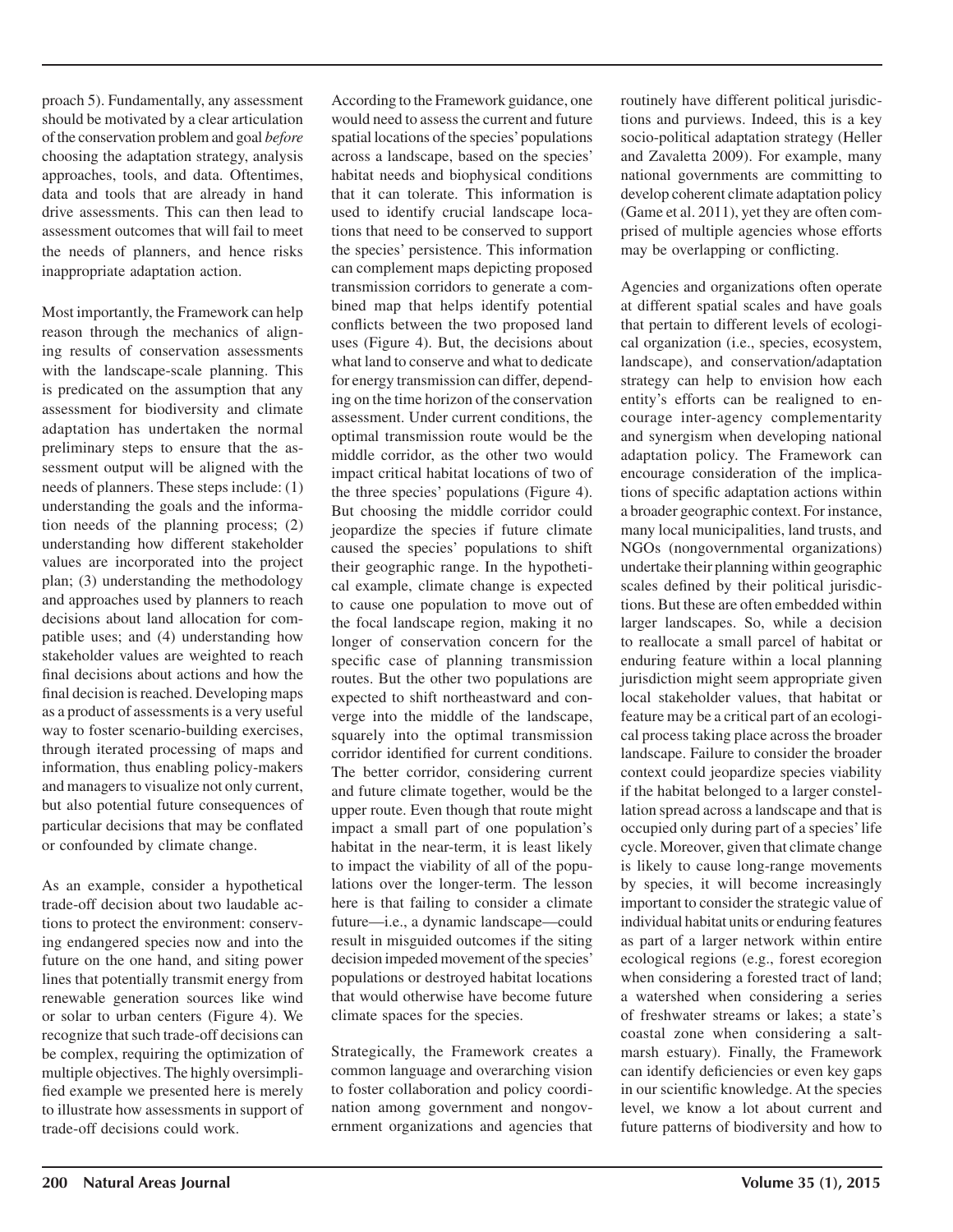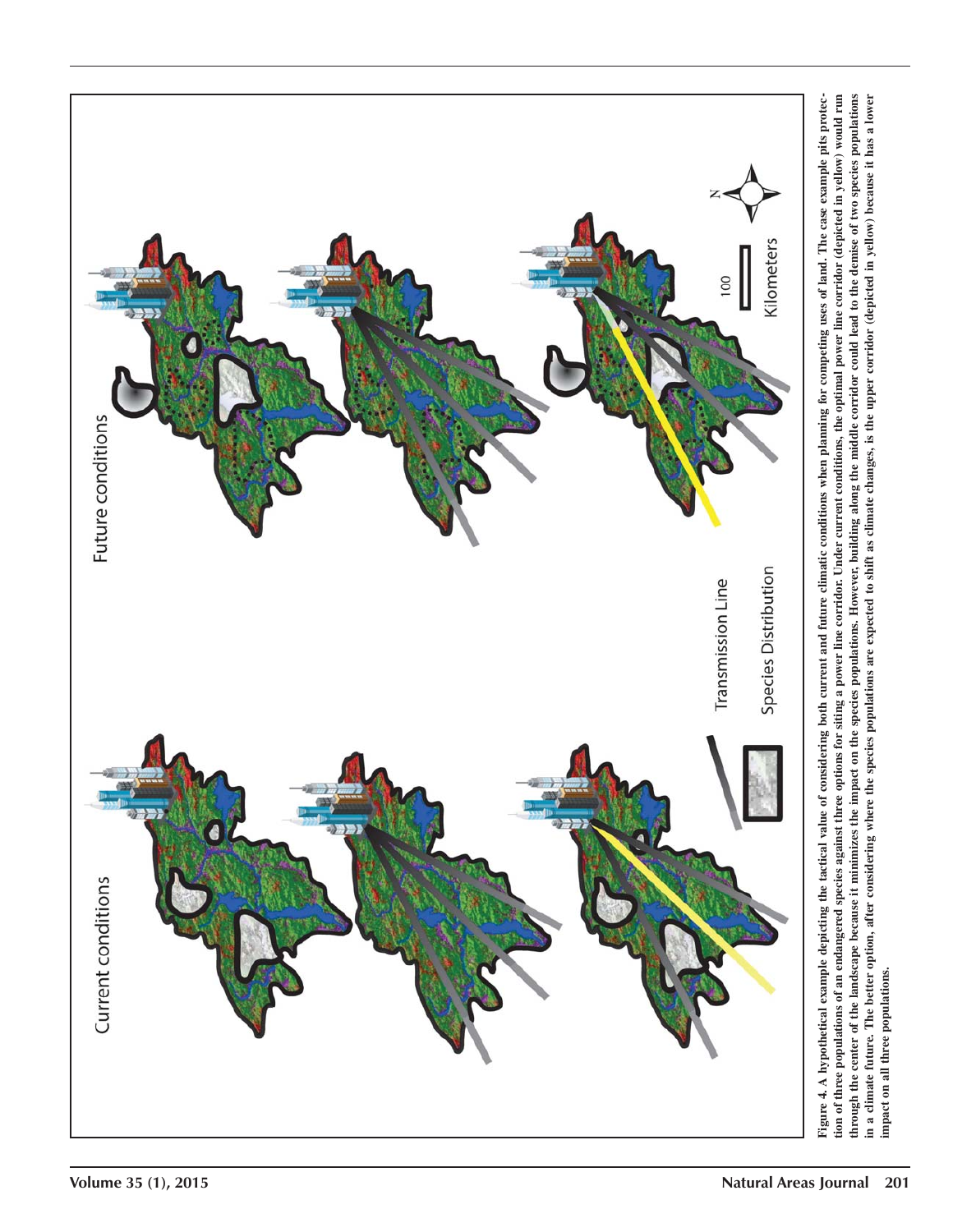carry out appropriate assessments, possibly a holdover of a very species-centric tradition in conservation. By contrast, we know much less about assessing and implementing adaptation approaches at the more critical ecosystem and landscape levels, especially as regards to climate refugia and enduring features, approaches that are increasingly touted as being key to maintaining resistance and resilience under climate warming (Game et al. 2011; Groves et al. 2012).

#### **CONCLUSIONS**

The Framework provides a vision on how to enlist and align institutional capacity, and analytical tools to protect biodiversity in an era of climate change. Operationally, it provides guidance on whether and how to systematically consider which combination of six adaptation approaches at three distinct levels of ecological organization should be used in conservation assessments. The Framework offers insights on how to establish a baseline of current environmental conditions, identify which ecological features will likely be most vulnerable to climate change, and visualize the future needs of the most vulnerable species, ecosystems, and landscapes.

#### **ACKNOWLEDGMENTS**

We thank the Doris Duke Charitable Foundation, the Kresge Foundation, and the Wilburforce Foundation for providing financial support of this work.

#### **LITERATURE CITED**

- Anderson, M., and C. Ferree. 2010. Conserving the stage: climate change and the geophysical underpinnings of species diversity. PLoS One 5:e11554.
- Ashcroft, M. 2010. Identifying refugia from climate change. Journal of Biogeography 37:1407-1413.
- Barnosky, A.D. 2009. Heatstroke: Nature in an Age of Global Warming. Island Press, Washington, DC.
- Beever, E.A., C. Ray, J. Wilkening, P.F. Brussard, and P.W. Mote. 2011. Contemporary climate change alters the pace and drivers of extinction. Global Change Biology 17:2054-2070.
- Beier, P. 2012. Conceptualizing and designing corridors for climate change. Ecological Restoration 30:312-319.
- Beier, P., and B. Brost. 2010. Use of land facets to plan for climate change: Conserving the arenas, not the actors. Conservation Biology 24:701-710.
- Brooke, C. 2008. Conservation and adaptation to climate change. Conservation Biology 22:1471-1476.
- Brost, B.M., and P. Beier. 2012. Use of land facets to design linkages for climate change. Ecological Applications 22:87-103.
- Cross, M.S., E.S. Zavaleta, D. Bachelet, M.L. Brooks, C.A.F. Enquist, E. Fleishman, L.J. Graumlich, C.R. Groves, L. Hannah, L. Hansen, G. Hayward, M. Koopman, J.J. Lawler, J. Malcolm, J. Nordgren, B. Petersen, E.L. Rowland, D. Scott, S.L. Shafer, M.R. Shaw, G.M. Tabor. 2012. The Adaptation for Conservation Targets (ACT) framework: a tool for incorporating climate change into natural resource management. Environmental Management 50:341-351.
- Currie, D.J, and V. Paquin. 1987. Large scale biogeographical patterns of species richness of trees. Nature 329:326-327.
- Davies, R.G., C.D.L. Orme, D. Storch, V.A. Olson, G.H. Thomas, S.G. Ross, T.S. Ding, P.C. Rasumussen, P.M. Barnett, I.P.F. Owens, T.M. Blackburn, and K.J. Gaston. 2007. Topography, energy and the global distribution of bird species richness. Proceedings of the Royal Society of London B 1614:1189-1197.
- Dobrowski, S.Z. 2010. A climatic basis for microrefugia: the influence of terrain on climate. Global Change Biology 17:1022- 1035.
- Faith, D.P., and P.A.Walker. 1996. How do indicator groups provide information about relative biodiversity of different sets of areas? On hotspots, complementarity, and pattern-based approaches. Biodiversity Letters 3:18-25.
- Galatowitsch, S., L. Frelich, and L. Philips-Mao. 2009. Regional climate change adaptation strategies for biodiversity conservation in a midcontinental region of North America. Biological Conservation 142:2012-2022.
- Game, E.T., G. Lipsett-Moore, E. Saxon, N. Peterson, and S. Sheppard. 2011. Incorporating climate change adaptation into national conservation assessments. Global Change Biology 17:3150-3160.
- Glick, P., B.A. Stein, and N.A. Edelson. 2011. Scanning the Conservation Horizon: A Guide to Climate Change Vulnerability Assessment. National Wildlife Federation, Washington, DC.
- Groves, C.R., E.T. Game, M.G. Anderson, M. Cross, C. Enquist, Z. Ferdana, E. Girvetz, A. Gondor, K.R. Hall, J. Higgins, R. Marshall, K. Popper, S. Schill, and S.L. Shafer. 2012. Incorporating climate change into systematic conservation planning. Biodiversity Conservation 21:1651-1671.
- Hannah, L., G.F. Midgley, T. Lovejoy, W.J. Bond, M. Bush, J.C. Lovett, D. Scott, and F.I. Woodward. 2002. Conservation of biodiversity in a changing climate. Conservation Biology 16:264-268.
- Heller, N.E., and E.S. Zavaleta. 2009. Biodiversity management in the face of climate change: A review of 22 years of recommendations*.* Biological Conservation 142:14-32.
- Hunter, M.L., G.L. Jacobson Jr., and T. Webb III. 1988. Paleoecology and the coarse-filter approach to maintaining biological diversity. Conservation Biology 2:375-385.
- [IPCC] Intergovernmental Panel on Climate Change. 2007. Climate change 2007: Synthesis Report. IPCC, Geneva, Switzerland.
- Iverson, L.R., and A.M. Prasad. 2001. Potential changes in tree species richness and forest community types following climate change. Ecosystems 3:186-199.
- Johnston, K.M., and O.J. Schmitz. 1997. Wildlife and climate change: Assessing the sensitivity of selected species to simulated doubling of atmospheric  $CO<sub>2</sub>$ . Global Change Biology 3:531-544.
- Kareiva, P., and M. Marvier. 2003. Conserving biodiversity coldspots. American Scientist 91:344-351.
- Klein, C., K. Wilson, M. Watts, M.J. Stein, S. Berry, J. Caewardine, M.S. Smith, B. Mackey, and H. Possingham. 2009. Incorporating ecological and evolutionary processes into continental-scale conservation planning. Ecological Applications 19:206-217.
- Lawler, J.J., S.L. Shafer, D. White, P. Kareiva, E.P. Maurer, A.R. Blaustein, and P.J. Bartlein. 2009. Projected climate-induced faunal change in the Western Hemisphere. Ecology 90:588-597.
- Lawler, J.J., T.H. Tear, C. Pyke, M.R. Shaw, P. Gonzalez, P. Kareiva, L. Hansen, L. Hannah, K. Klausmeier, A. Aldous, C. Bienz, and S. Pearsall. 2010. Resource management in a changing and uncertain climate. Frontiers in Ecology and the Environment 8:35-43.
- Mawdsley, J.R., R. O'Malley, and D.S. Ojima. 2009. A review of climate-change adaptation strategies for wildlife management and biodiversity conservation. Conservation Biology 2:1080-1089.
- Neilson R.P. 1995. A model for predicting continental-scale vegetation distribution and water balance. Ecological Applications 5:362-385.